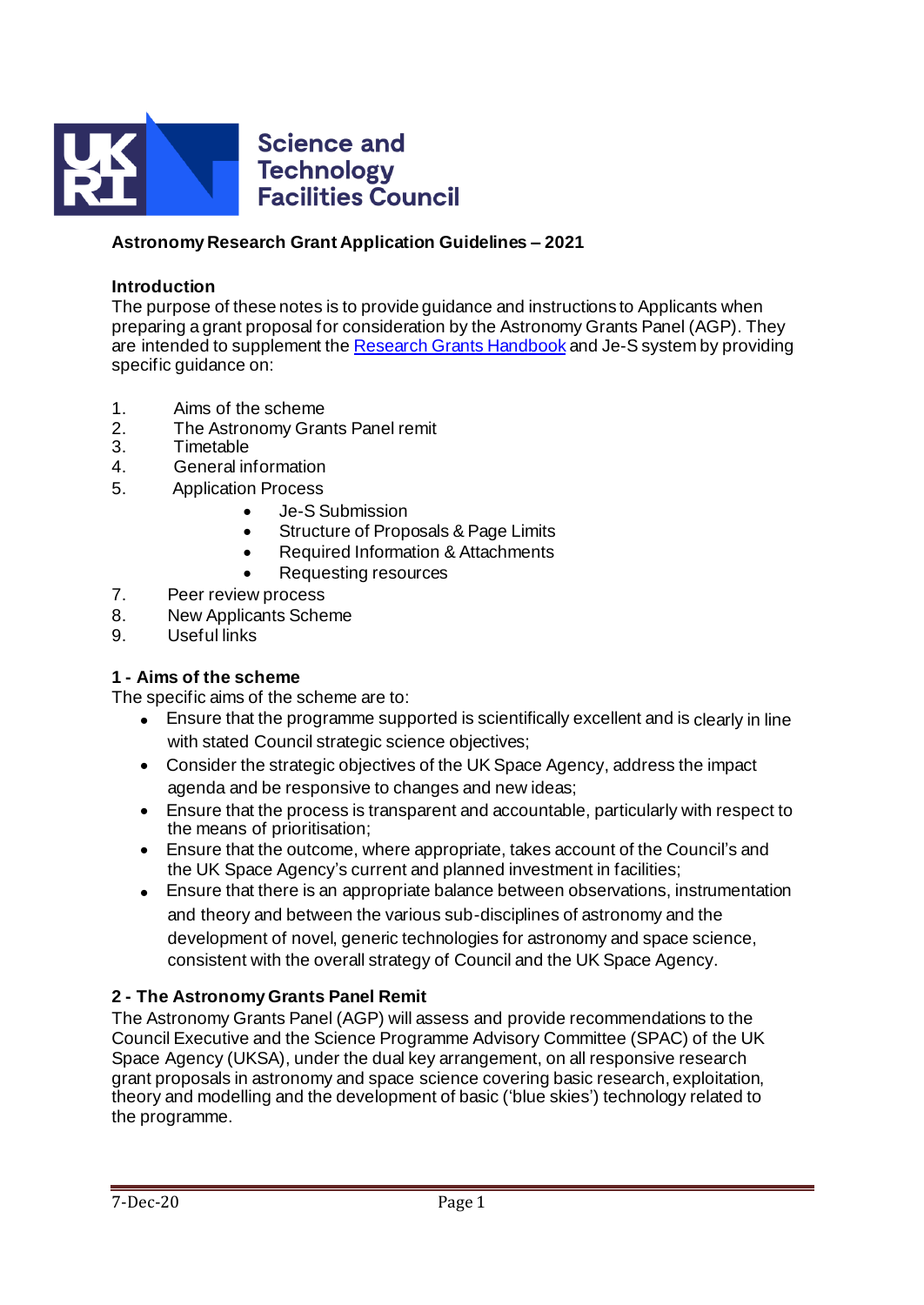**Technology Development -** Where Applicants are requesting support for a project involving technology development, it is essential to discuss with the office whether the project falls within STFC/AGP's remit. The office will liaise with the UKSA in advance of the AGP meetings where necessary. Additionally, where Applicants are considering requests for higher TRL level projects, advice MUST be sought from the office prior to submission. As general quidance:

The AGP will consider funding astronomy and space science proposals at Technology Readiness Levels (TRL) 1 – 4 or their equivalent. Modest upgrades to existing equipment, related to the delivery of science within the course of the project requested, may be considered. However, Applicants are advised to seek advice from the Office before submitting.

The [STFC PRD](https://stfc.ukri.org/funding/stfc-knowledge-exchange/project-research-and-development-scheme/prd-definition/) scheme (currently in abeyance and under review) will consider non-space mission-related Proposals at TRL 4 – 6; UKSA will consider space mission-related Proposals at TRL 5 and above

The AGP will comprise experts to cover all science areas of the programme and provide an overview of the process and programme to ensure support is provided to research of the highest quality across the science programme. Sub-Panels of appropriate experts from the AGP will meet to assess elements of each proposal that fall within their remit and to provide input to the overall recommendation. The remit of each Sub-Panel is given in the details of the calls described below and should be referred to prior to submitting a proposal. The full AGP will review the output of the meetings and draw up final recommendations to be submitted to the Science Board (SB) and to UKSA SPAC.

**Remit of AGP Calls -** The AGP offers two calls for grant proposals. The remits of these two calls are set out below, if Applicants have any doubt about which call a particular project should be submitted to they are strongly encouraged to discuss this with the office at the earliest possible opportunity. The same deadline applies to proposals to the two calls. Projects judged by the Panel to be submitted to the wrong call will be **REJECTED**.

## **Astronomy Observation (AO) and Astronomy Theory (AT) Call**

This call covers all aspects of astronomy and astrophysics beyond the solar system:

- Stellar physics, including star formation and extra-solar planetary systems (studies of the Sun as part of a programme of stellar physics may fit here);
- Studies of transient phenomena;
- The interstellar medium and galactic astronomy;
- Extra-galactic astronomy and cosmology;
- The astrophysical aspects of particle astrophysics, including dark matter, cosmic rays and gravity;
- Blue skies technology/instrumentation development applicable to the above areas;<br>• Laboratory astrophysics, including software development, relevant to the above
- Laboratory astrophysics, including software development, relevant to the above programmes.

## **Solar Studies (SS) and Planetary Studies (PL) Call**

This call covers theory, including modelling, simulation and related software development, observation, experiment and new technology research, relevant to all aspects of solar system science. This includes but is not restricted to:

- Solar physics and heliospheric physics:
- Space-based terrestrial magnetospheric science and fundamental space plasma physics (excluding the impact on the Earth's neutral atmosphere);
- Planetary science, including the surfaces and interiors, atmospheres, ionospheres and magnetospheres of the solar system bodies other than the Earth;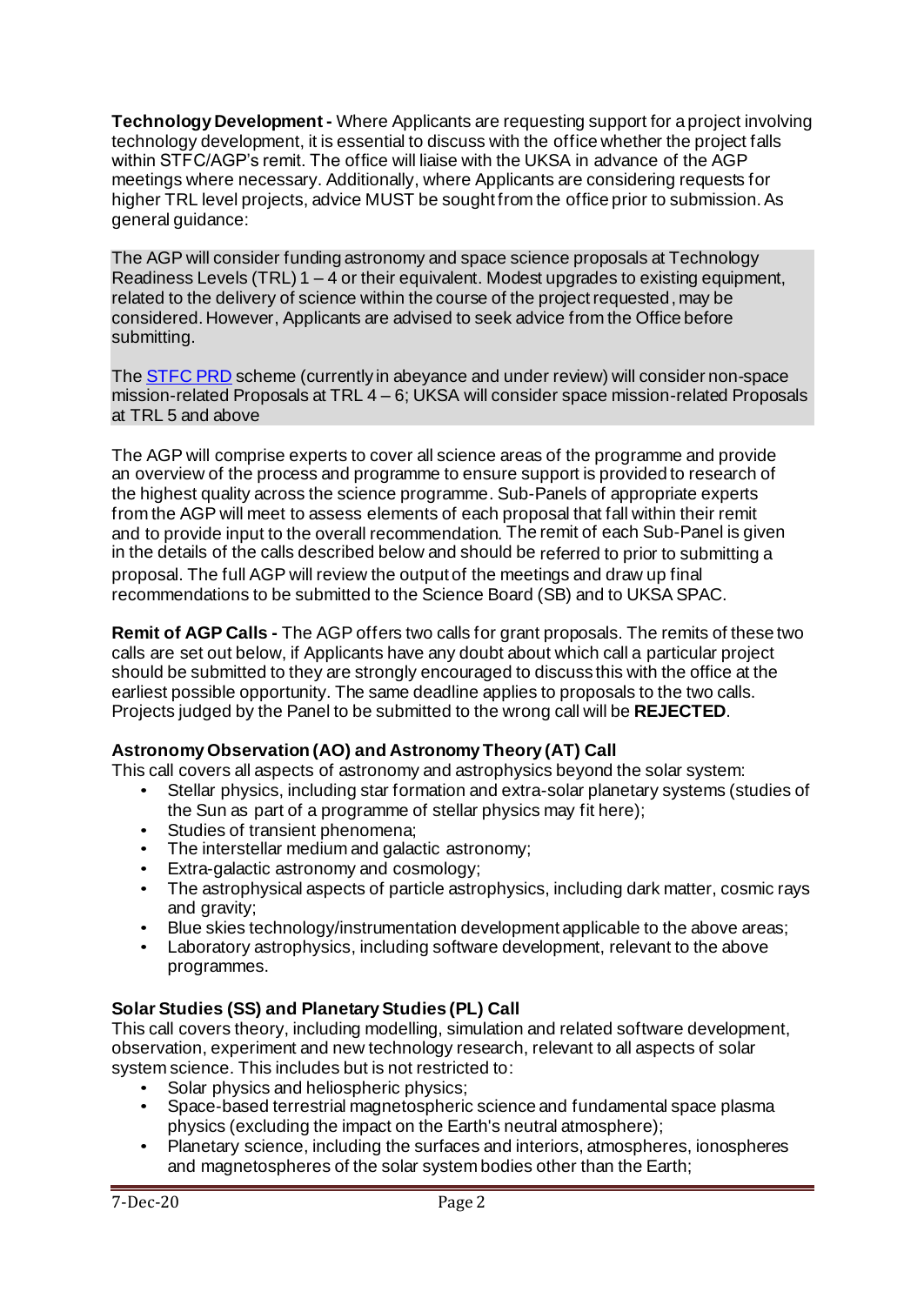- Studies of other solar system bodies including comets, asteroids, meteorites, etc.;<br>• Laboratory studies of solar system material such as meteorites, returned samples,
- Laboratory studies of solar system material such as meteorites, returned samples, solar system analogues, other laboratory physics relevant to the area of the call and related software development;
- Blue skies technology/instrumentation development applicable to the above areas.

*Note that studies related to the UKSA's programme of Aurora science (Mars exploration and sample return) should be addressed to UKSA in the first instance as separate funding may be available and this may preclude funding via AGP.*

### **3 - Timetable**

| Date:              | <b>Action:</b>                                                 |  |  |
|--------------------|----------------------------------------------------------------|--|--|
| 4th March          | Submission of Consolidated or Consortium grant proposals       |  |  |
| April/May          | <b>Review Process</b>                                          |  |  |
| June               | Applicants to respond to reviewer comments and Panel questions |  |  |
| September          | <b>Peer Review Panel Meetings</b>                              |  |  |
| October            | Science Board and UK Space Agency endorsement                  |  |  |
| October / November | <b>Outcome Announced</b>                                       |  |  |

## **4 - General information**

Applicants must first check the eligibility criteria which can be found in the Research [Grants Handbook](https://stfc.ukri.org/research-grants-handbook/2-eligibility/) and then decide whether they wish to be part of an institutionalfocused Consolidated grant proposal or a science-focused Consortium grant proposal**,** which includes Applicants from more than one institution. They should then follow the relevant guidance laid out below for the scheme they have chosen. Applicants applying for a New Applicant proposal should refer to section 8 for specific guidance.

### **Consolidated Grant Proposals**

It is expected that a university department or similar organisational unit will submit a *single\** Consolidated grant proposal covering its entire research programme to one or both AGP calls. This can be either to AO/AT or to SS/PL, or a separate proposal to each. (\*STFC recognises that there may be exceptional cases so would consider such cases on an individual basis; these should be directed to the Office in the first instance).

Proposals should be divided strictly along science lines and should not contain a mix of projects from the two calls. Applicants with **SIGNIFICANT** science activities spanning the divide between the two calls may request resources on proposals submitted to both calls in the same round. However, it is expected that there will be relatively few such Applicants and that the vast majority of Applicants will propose projects to only a single call. It should be noted that AGP will carefully scrutinise such cases, so this flexibility is not to be used as an opportunity to substantially expand requests for resources - frivolous requests will have a negative overall impact on the proposal, and in extreme cases may lead to a project being rejected. Applicants who are requesting resources through both calls should be clearly identified in the two-page description of the programme and need to be explicitly justified.

## **Consortium Grant Proposals**

Consortium grant proposals are essentially joint proposals with a common research programme from groups of Researchers in more than one organisation. The aim is to provide a concerted and coordinated effort to tackle a particular research area or technology development. The expectation therefore is that the subject of the Consortium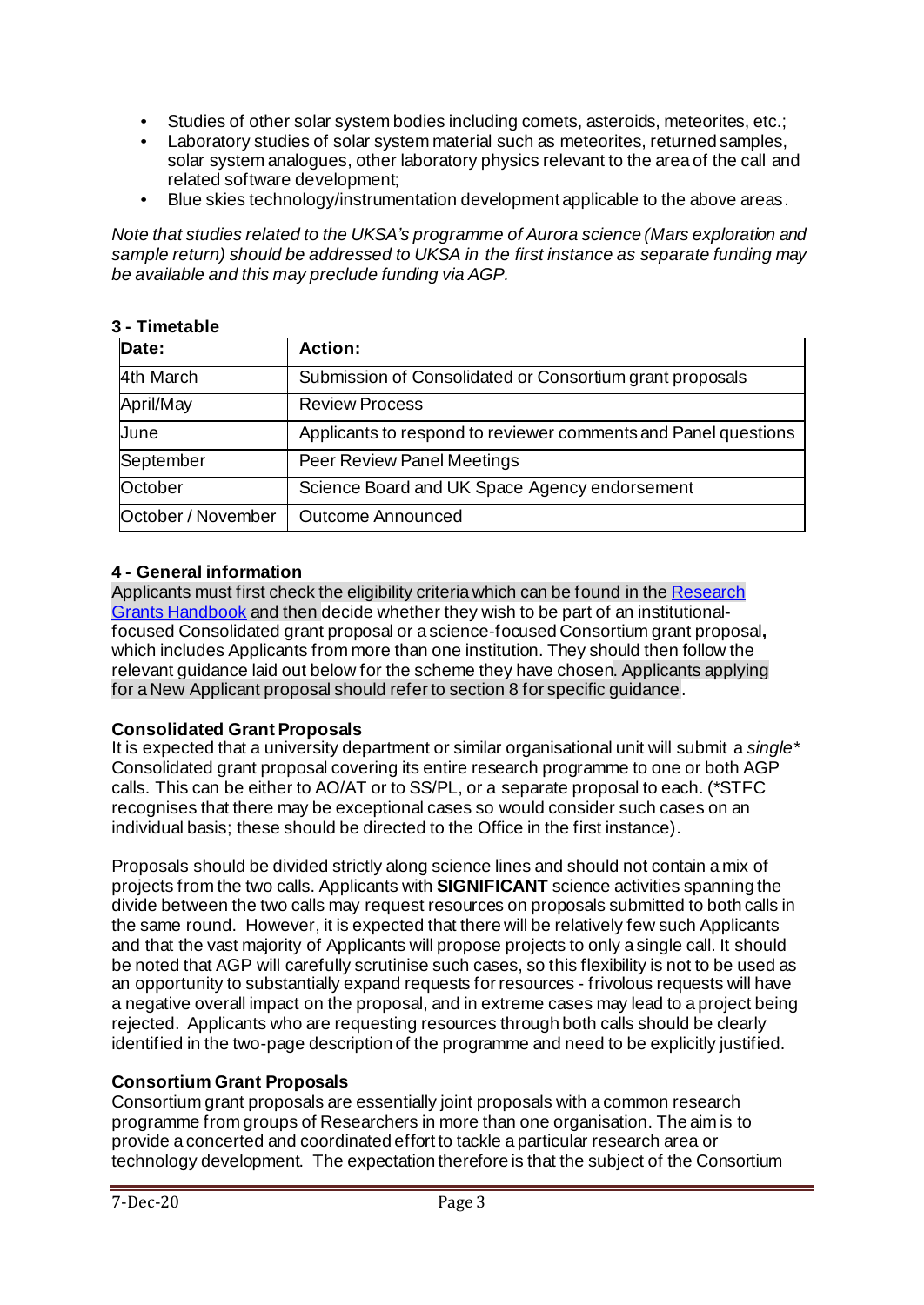proposal will be the **main** research activity within the AGP area for those Applicants on the proposal. If considering submitting a Consortium proposal, Applicants are required to discuss this with the office well in advance of submission to agree whether a Consortium proposal would be appropriate. A brief written summary of the proposed Consortium is likely to be requested as part of this process.

As part of a Consortium proposal, different institutions submit a single case for support but with separate Je-S forms. Je-S functionality allows such proposals to be linked and this linkage is supported by the grants system. Applicants are therefore expected to use the linking functionality.

Applicants should note that although the AGP has divided its remit into two distinct calls based on science content, individuals CANNOT request funds or be named on both an AGP Consolidated proposal and a Consortium proposal simultaneously. Applicants therefore need to think very carefully about the choice they make.

Examples of the combinations of proposals that groups/individuals may consider are shown as acceptable, and not acceptable, in the following table:

| Combination                                                                                                                                                             |     |           |
|-------------------------------------------------------------------------------------------------------------------------------------------------------------------------|-----|-----------|
|                                                                                                                                                                         |     |           |
| Group:<br>A single Consolidated or Consortium proposal submitted to the AO/AT call                                                                                      | Yes |           |
| Group:<br>A single Consolidated or Consortium proposal submitted to the SS/PL call                                                                                      | Yes |           |
| Group: A Consolidated proposal submitted to the SS/PL and a second<br>Consolidated proposal submitted to the AO/AT call (must be submitted to the<br>same closing date) | Yes |           |
| Group:<br>A Consortium proposal submitted to the SS/PL and a second Consortium<br>proposal submitted to the AO/AT call (must be submitted to the same closing<br>date)  | Yes |           |
|                                                                                                                                                                         |     |           |
| Group:<br>A single Consolidated or Consortium proposal covering three or more of the<br>four sub areas (i.e. AO, AT, SS, PL) submitted to either call                   |     | <b>No</b> |
| Individual:<br>A Consortium proposal submitted to either the AO/AT or SS/PL call and a<br>Consolidated proposal submitted to either the SS/PL or AO/AT call.            |     | <b>No</b> |

Prior to submitting a proposal, Applicants are strongly advised to pay particular attention to the following:

- Applicants who do not secure funding within a Consolidated or Consortium proposal are not permitted to apply for funding between submissions. (For example, Applicants named on proposals submitted to the 2021 grant round and who do not secure funding are not permitted to request further funding until 2024).
- Applicants who choose to move between Consolidated and Consortium proposals (or vice versa), or from one Consortium to a different Consortium are not permitted to apply for any resources (Applicant time, PDRA or otherwise) for the duration of the award they previously applied for. The only exception to this is a New Applicant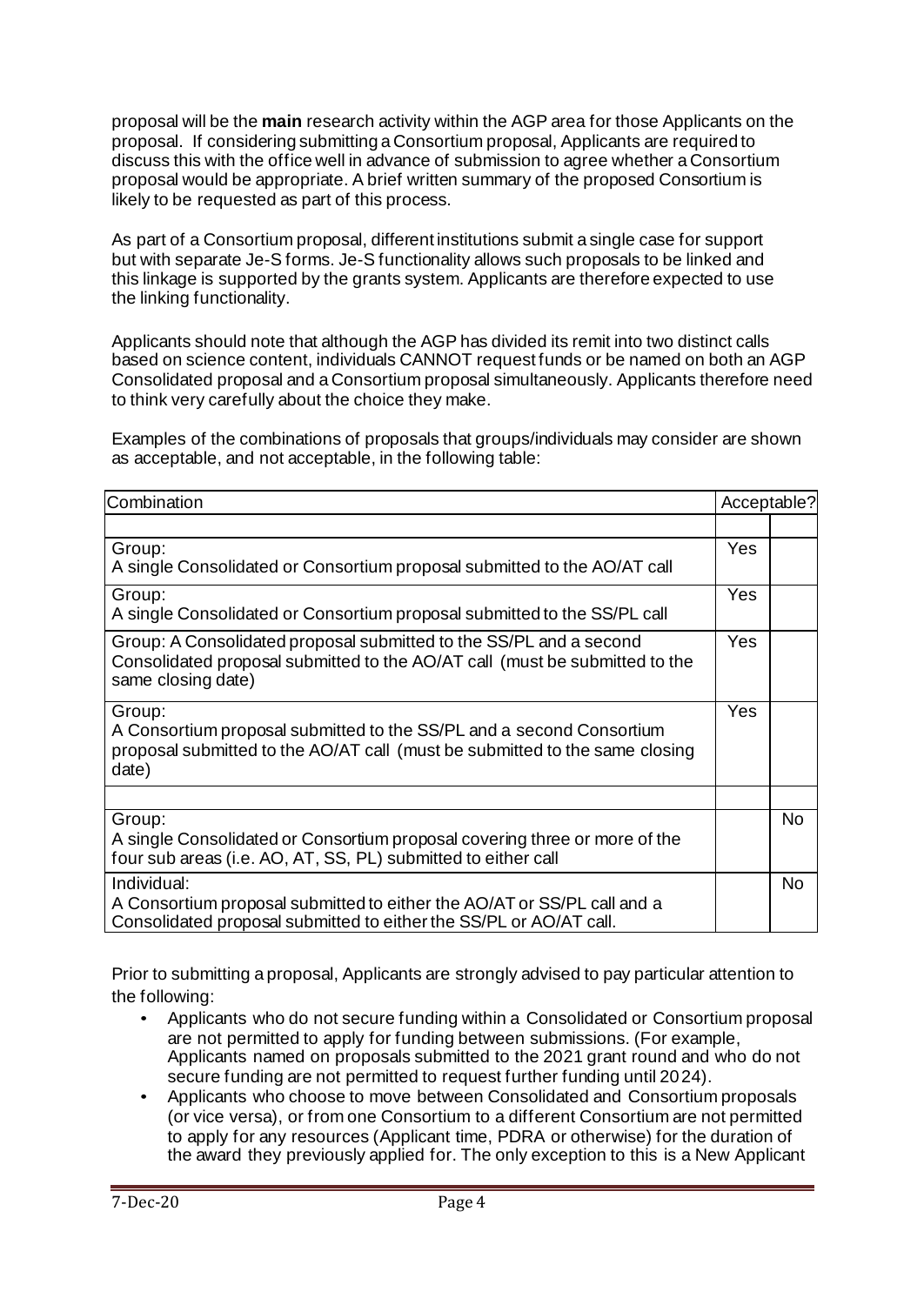proposal from staff who move Institutions.

- A bid for a Consolidated or Consortium grant will not necessarily result in an award.
- All Consolidated and Consortium grants will start on the 1st April of the year following submission

#### **Grant Cycle**

It is expected that most groups will apply for new Consolidated grants on a 3-year cycle. The following shows the pattern that should apply in the steady state:

Grant 1: submit to the 2021 closing date Duration: Start 1.4.22 – 31.3.25 (3 years) Next application: 2024 closing date Outcome notified by October/November 2024 – 6 months before 1.4.25 when the new grant is due to start

Grant 2: submit to the 2024 closing date Duration: Start 1.4.25 – 31.3.28 (3 years) Next application: 2027 closing date Outcome notified by October/November 2027 - 6 months before 1.4.28 when the new grant is due to start

#### **Existing support**

When a group or individual submits a Consolidated or Consortium grant proposal, any existing STFC AGP grants (with the exception of existing Consolidated grants, i.e. New Applicant awards) should be subsumed into the proposal. Such support is considered a funding commitment and needs only a brief nominal justification. Of course, many Applicants will then request funding for new projects closely related to the existing grant, in which case the nominal justification forthe existing grant can be included in the full case for the new project.

#### **Level of request**

Applicants are advised that they should be realistic about the level of support requested. The AGP would **STRONGLY** suggest that only a small number of additional posts should be requested above existing support. All Applicants should consider the level of their request carefully and are free to contact the office for guidance if needed. **We stress that it is not in the Applicants' interest to apply forlarge numbers of posts that have very little hope of being supported. We will therefore expect Applicants to choose those projects to put forward within their Consolidated or Consortium proposals with care.**

### **Grant Extensions**

Consolidated and Consortium grants will be awarded with a maximum duration of 3 years. However, flexibility can be achieved, where required, by STFC allowing a no-cost extension of up to 1 year, which should only be requested after the grant has been awarded. It should be noted that Consolidated or Consortium grants are considered independently of each other, therefore if a Consolidated grant, for example, is awarded which overlaps with the existing grant (due to an extension) the existing grant remains active and its duration unchanged.

# **5. Proposal Process**

### **Je-S Submission – [Je-S Guidance](https://je-s.rcuk.ac.uk/Handbook/Index.htm)**

All proposals should be submitted via the Je-S system, selecting the following: Doc Type: Standard Proposal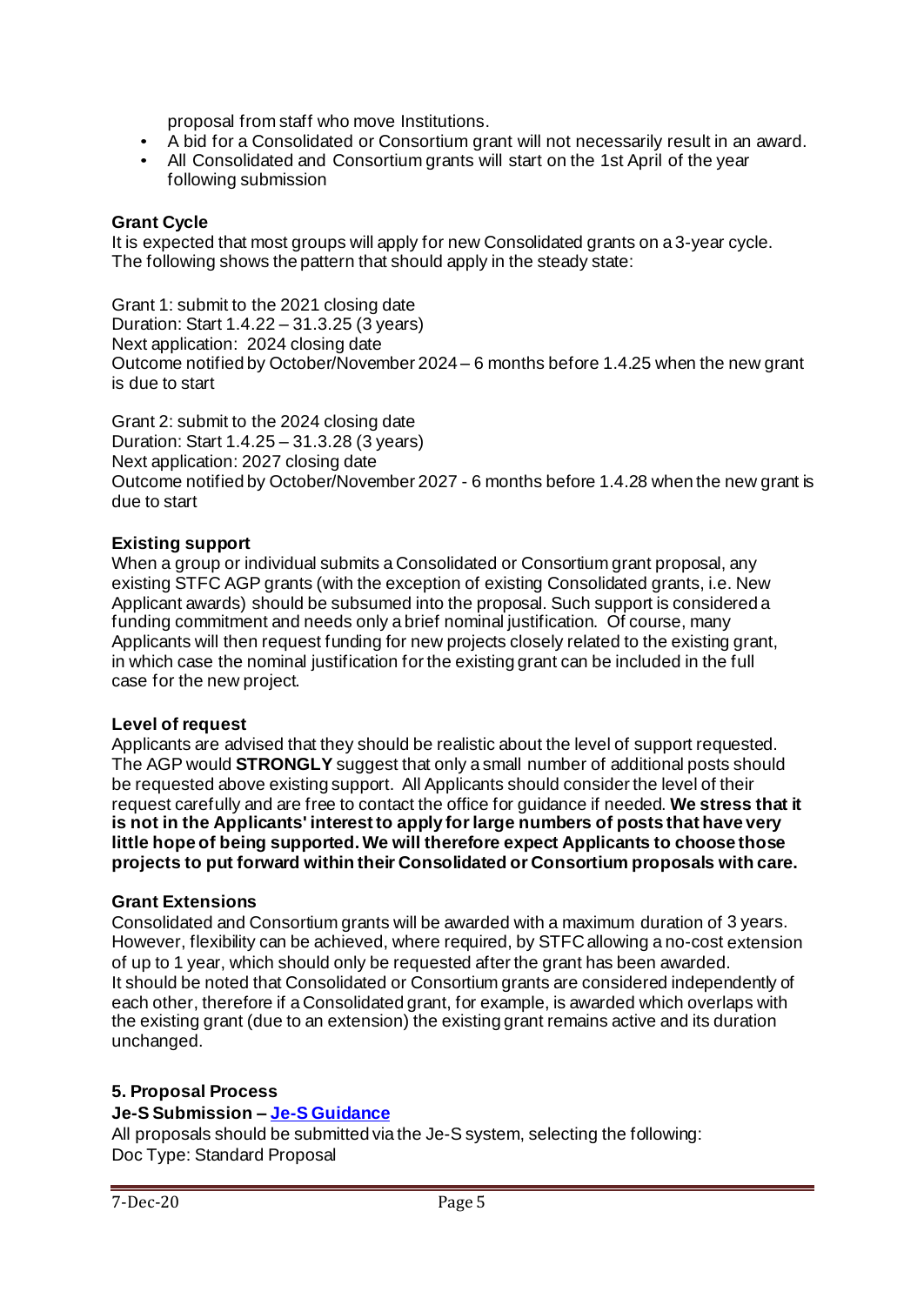Scheme: Standard Call: Either AO & AT 2021 **OR** SS & PL 2021 Please note the deadline for submission is Thursday 4th March at 4.00pm

### **Structure of Proposals**

Proposals should be clearly divided into distinct projects, each of which should be presented as a self-contained case and include the following:

- A clearly identified Lead Applicant;
- The scientific background and motivation:
- Methodology and workplan, including timeline;
- Clearly defined roles for all PDRAs, Technicians and Applicants requesting funding;
- Appropriate references.

Any links to material outside of the proposal may be disregarded. Applicants are welcome to group their projects into scientific "themes" or similar, point out cross-links, stress synergies, and so on, if they feel this makes their case stronger. However, although projects are reviewed within the context of a whole grant proposal, they are assessed and ranked independently.

Individual projects are assessed and ranked in their entirety. The AGP does not dissect projects and rank smaller work-packages individually.

Each project should contain Applicant time, up to a maximum of one FTE of PDRA effort (per year), plus any technician time or studentships as appropriate. The panel recognises that technical or lab-based projects may require fractions of the time of specialist PDRAs, but this should not exceed the overall envelope of one FTE of PDRA effort per project. There may also occasionally be projects which involve only Investigator time. It is recognised that some Applicants may wish to divide the time of some staff members between projects, which will be assessed and ranked separately.

In order to be easily partitioned for review, each project should start on a new page and provide the following summary information as a heading to the project:

- Project Title
- Which of the broad Sub-Panel areas it relates to Astronomy Observation, Astronomy Theory, Solar Studies, Planetary Studies. Note however that the AGP may revise the allocation within sub panels (e.g. move an AO proposal to AT, or SS to PL)
- Summary of FTE requested
- An indication of the relevance of the project to Space-based or Ground-based activities, or both
- An indication of the activity:
	- 1. Data exploitation & experiment
	- 2. Development of new instrumentation, facilities or techniques
	- 3. Theory & simulation

#### For example:

Title: A new window on the universe (Astronomy Theory)

Applicant 1 (name) 15%, Applicant 2 (name) 5%, PDRA (name) 100% - Total FTE 1.20 30% Ground based - 70% space based: Exploitation & Experiment 50% - Theory – 50%

It is essential that the peer review process is efficient and effective. An important element is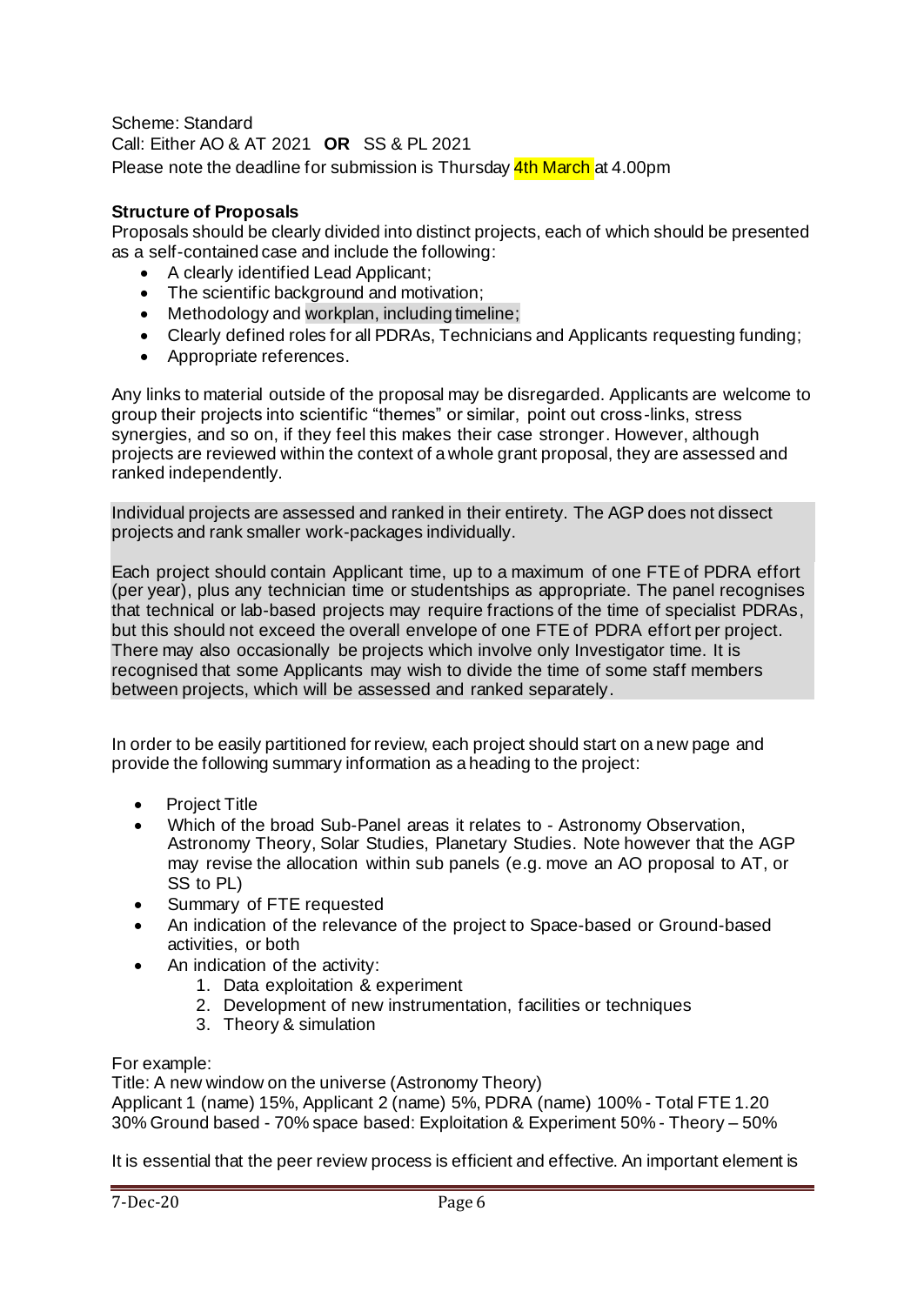to ensure that the Applicants and the Reviewers are not overloaded with paperwork, and that proposals are focused on addressing the key issues. Applicants should therefore be mindful of both clarity and brevity when preparing a proposal and present it in such a way that it is easy for the peer review Panel to follow. Remember that not all members of the Panel will be equally familiar with the research topic or the methods involved. Applicants must ensure that in the proposal:

- Every element of the request is fully justified (including guideline requests) within the case for support;
- It is made clear where a proposal spans the pairs of AGP Sub-Panels within a call and the percentage of research relevant to each Panel, e.g. 50% of a proposal may be appropriate for consideration by Astronomy Observation and the remaining 50% by Astronomy Theory;
- Responses to th[e assessment criteria](https://stfc.ukri.org/research-grants-handbook/6-review-and-assessment-of-proposals/6-1-assessment-criteria/) are clear or if not relevant, stated as such;
- All the requirements are strictly adhered to.

Applicants are advised to consult the office prior to submission if queries cannot be answered by reference to this guidance note.

## **Page Limits**

Page limit – case for support (the file size has a maximum limit of 10 megabytes imposed by Je-S and cannot be submitted if larger than this)

- All pages (including references) must be in an appropriate font; please refer to the [Je-S Guidance](https://je-s.rcuk.ac.uk/Handbook/pages/GuidanceoncompletingaFellowshi/AccompanyingDocumentation/STFCspecificrequirements.htm) for more information. Our preferred font size is Arial Standard Pt 11*. (Please note that in previous years we have accepted Times New Roman but this is no longer permitted. Any proposals using Times New Roman or "Narrow" fonts will be rejected.)*
- A maximum of 2 pages are permitted to describe the programme in the group, or department, setting. As of 2021, there is no longer a requirement for a separate 'Pathways to Impact' document, so the expected impact of the research programme should be addressed in these two pages. The applicants should look to highlight the the potential application of technology in other fields, third party professional sector engagement and outreach opportunities (e.g. business, government, NGO engagement), The development of transferable skills supported by STFC, inspiring young people to value STEM skills and consider STEM careers, engaging wider society and specific interested/affected demographics with the themes, progress and outcomes of your research or creating opportunities for two-way interactions between the research community and society. Please note outreach projects requesting support should be presented separately, see below. In addition, Applicants requesting resources on proposals submitted to both the AO/AT and SS/PL calls should be identified in this section in both proposals and their presence on both grants explicitly justified.
- A maximum of 2 pages to describe and justify resources cutting across ALL projects i.e. travel, equipment, system manager support, secretarial support, visiting researcher funding, HPC and data storage requests etc. (NOT to be used for projectspecific resources).**(This section does not apply to proposals requesting a single project).**

Further pages are permitted as follows:

Projects requesting Applicant plus PDRA time (plus any technical support and/or student) are allowed a maximum of 4 pages to describe the scientific case, including work plan / timeline, justification of resources, and references.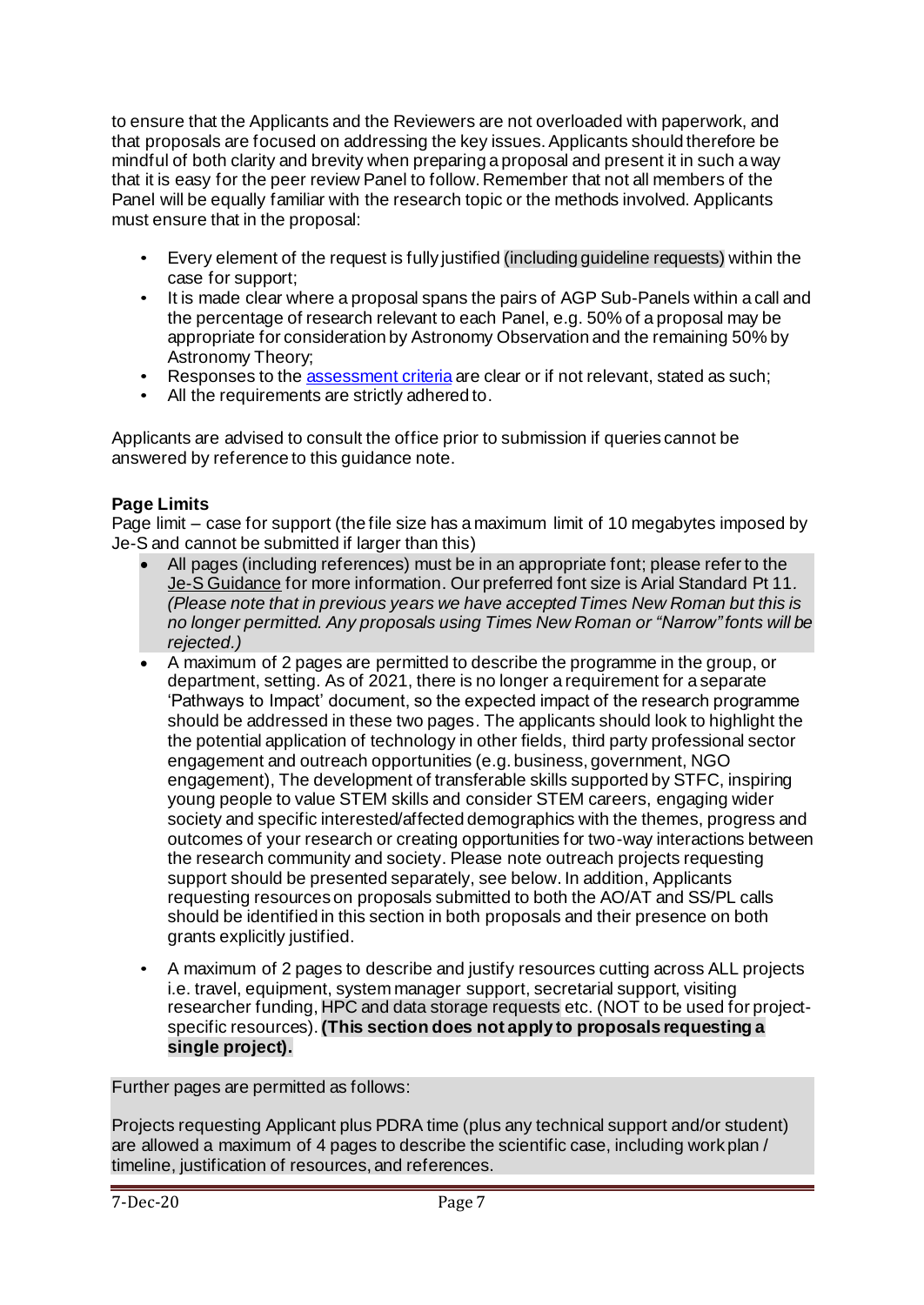Larger technical projects that request Applicant time plus >0.5 FTE of technical support, but no PDRA, are also allowed a maximum of 4 pages to describe the scientific case, including work plan / timeline, justification of resources, and references.

Projects requesting Applicant time only, Applicant time plus Student, or Applicant time plus a small amount of technical support (≤0.5 FTE) are allowed a maximum of 2 pages to describe the scientific case, including work plan / timeline, justification of resources and references.

In addition, Applicants holding fellowships and who are making a contribution to the project but not requesting salaries must be included and justified in the page limit.

One page maximum is allowed for ALL outreach project requests, to describe the case, workplan/timeline, justification of resources and references (please refer to section 6 'requesting resources' for more information).

Applicants should note that the page limits are to be used as described above and are NOT transferable between sections and/or projects. Proposals that exceed the page limits will be returned for amendment if time permits, but run the risk of being REJECTED.

The need for all personnel on a project, along with their role, must be fully justified in the case. The Panel will not support posts that are inadequately justified, and reserve the right to reject any project where the requested FTE has been inflated.

#### **Required Information / Attachments (Each attachment has a maximum file size of 5 megabytes)**

This information MUST be provided as part of the proposal and is in addition to the main case for support. Applicants should **classify attachments** correctly using the options available in Je-S and submit as a PDF. Failure to do so could result in an incomplete proposal being sent to Reviewers (for example documents classified as "other" are NOT sent out for review). Guidance as to the correct *Je-S Classification* is included below.

- A summary of all current support from STFC, with the Panel clearly identified (e.g. PPGP) and a summary of all other support from any other funding agency (e.g. grants, ERC programmes, etc.) held by the Applicants/PDRAs on the proposal and which are relevant to the proposed programme of work. Each item of support should show: title, value, the number and type of staff posts funded, start and end dates and a complete abstract. **It is the Applicants' responsibility to demonstrate to the peerreview Panel that the programme to be carried out on the requested proposal is clearly distinct from existing support.** It should also be made clear where Applicants intend to subsume existing New Applicant grants into the Consolidated/Consortium grant request (*Je-S Classification*: to be included as part of the Case for Support.
- A requested summary table, which should provide details of the requested resources for each project within a science area (Sub Panel). Please refer to the guidance provided on the format of the table required. (*Je-S Classification*: to be included as part of the Case for Support.
- Facilities Table This has been revised so please refer to the Facilities Table [template and guidance](http://www.stfc.ac.uk/files/facilities-table/) (*Je-S Classification*: to be included as part of the Case for Support.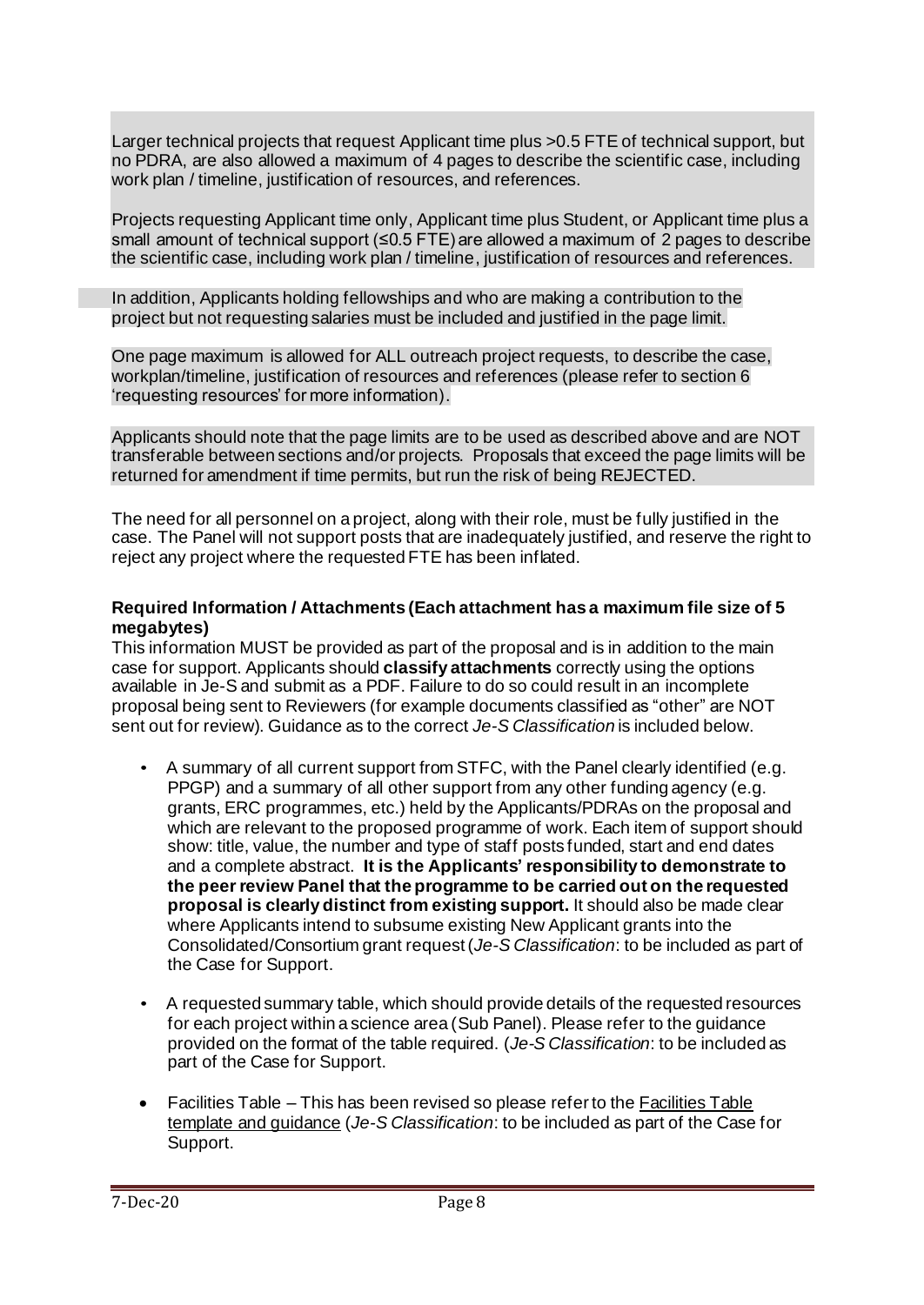- A SUMMARY publication statistics table for all Applicants. Please refer to publication table guidance. (*Attachment, Je-S Classification*: List of Publications)
- A Gantt chart showing current support and requested support. Please refer to the guidance provided. (*Attachment, Je-S Classification*: Gantt Chart) Not applicable to New Applicant proposals
- Data management plan (Maximum of 2 pages) please refer to the Data [Management Plan Guidance](http://www.stfc.ac.uk/funding/research-grants/data-management-plan/) and Je-S guidance. (*Attachment, Je-S Classification*: Data Management Plan)
- Equipment quotes are **NOT** needed for single items of equipment under £138k (£115k excluding VAT). For single items over the £138k threshold, please refer to [Equipment Guidance a](https://stfc.ukri.org/research-grants-handbook/5-applying-for-a-grant/5-6-equipment/)nd Je-S guidance for more information.
- CV's are **NOT** required for proposals submitted to the AGP.
- As of March 20201, a separate Pathways to Impact Statement is no longer required for proposals
- Applicants should note that failure to provide the required information is likely to have a negative impact on the overall proposal

Additional information may be included as part of the Proposal, if considered **essential** for the Panel's assessment, for example;

- Letters of support (a maximum of three letters*, Je-S Classification*: Letters of Support). Please refer to th[e letters of support guidance](https://stfc.ukri.org/research-grants-handbook/5-applying-for-a-grant/5-11-supporting-information/) in the Research Grants Handbook for details on what the Panel would consider to be helpful in a letter of support
- Links to relevant websites detailing the scientific case for approved projects e.g. ELT

Any additional clarifying information may be requested at the discretion of the AGP or the Council.

## **Gantt Chart**

Gantt charts are essential to the Panel when considering past and present staff support and must be completed in the same format as the example provided. Applicants are only required to provide information on STFC funded posts. Consolidated and Consortium grants are designed to provide flexibility and staff may be moved to projects other than those originally recommended for support by the Panel. However, the AGP will need to establish which staff member is working on which project and how (if at all) that differed from the recommended award. If completed correctly, the Gantt chart provides this information.

The Panel will need to know of any existing grants that are being subsumed into the Consolidated or Consortium grants.

The office hold completed Gantt charts of previous Consolidated /Consortium awards, Applicants should therefore contact the office for a copy prior to submission. The original details as provided by the office should not be amended (although any changes as detailed above should be noted) and the requested posts section should be completed.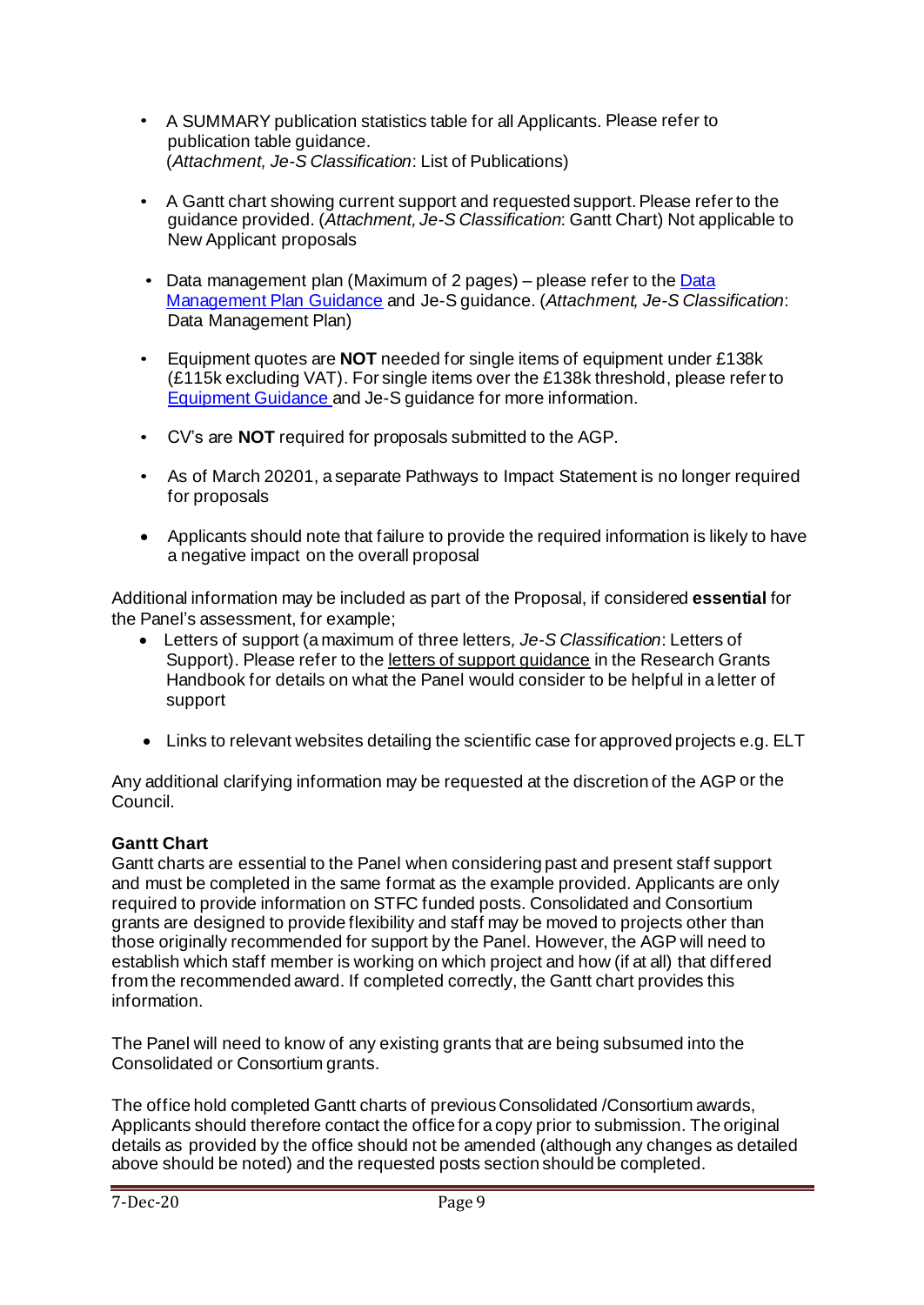### Download a worked **example**

To ensure uniformity across groups, Applicants **must** complete the Gantt chart as shown in the example, following the guidance provided. Ambiguous or erroneous Gantt charts may result in the proposal being rejected. If in any doubt about how to complete the Gantt chart, Applicants are advised to contact the office.

## **Requested Summary Table**

To allow the Panel to easily identify the resources and staff effort requested per project a requested summary table must be completed. Any cross-cutting items should clearly indicate which projects they are tied to, and how the cost is to be split between the different projects. It is **essential** that the project identifiers (numbers/titles/etc.) used in the table match those used to identify the projects within the case for support and are shown in numerical / alphabetical order. To ensure uniformity across proposals, Applicants **must** complete a requested summary table in the same format (including coloured text) as the example provided

Download a worke[d example](http://www.stfc.ac.uk/files/requested-summary-table/)

### **Publication Table**

Each proposal should provide a statistical summary of the research productivity for each individual Applicant. It is recognised that productivity may be expressed in a number of forms. *As a minimum* each Applicant should list the number of refereed publications over a 5-year period, or shorter specified period if appropriate and, where appropriate, the number of these on which they are first or corresponding author. Applicants should also indicate the number of first-author outputs produced by students under their direct supervision or line management. The student-led papers in this column should be unique, in that each studentled paper can be attributed to only one applicant. These data should be derived from 'ADS', or 'Web of Science'. Please use names for Applicants that will, as far as possible, allow them to be uniquely identified in bibliographic searches.

The publication table will be used as a *starting point* in establishing Applicant track record and will not be used to make fine distinctions in determining priorities for funding.

*The AGP recognises the unequal impact of the COVID-19 pandemic on the productivity of different groups. Thus, the 5-year period used for the publication table should be the period January 2015 - December 2019. Any career breaks in this period can be noted in a footnote.*

*Furthermore, in line with updated STFC assessment criteria PDRA publication statistics will not be used in the assessment process. These are therefore not required and should not be listed in the publication table.*

| Applicant               | Number of | Number of               | Number of | Number of               | Number of 1 <sup>st</sup> - |
|-------------------------|-----------|-------------------------|-----------|-------------------------|-----------------------------|
|                         | refereed  | 1 <sup>st</sup> -author | technical | 1 <sup>st</sup> -author | author student              |
|                         | papers    | refereed                | reports   | technical               | papers                      |
|                         |           | papers                  |           | reports                 |                             |
|                         |           |                         |           |                         |                             |
| A.N. Other <sup>1</sup> |           |                         |           |                         |                             |
| A.N. Other <sup>2</sup> |           |                         |           |                         |                             |

Example form: Period covered January 2015 – Dec 2019

1. Note: A.N. Other<sup>2</sup> was on maternity leave for 6 months from June-Dec 2016.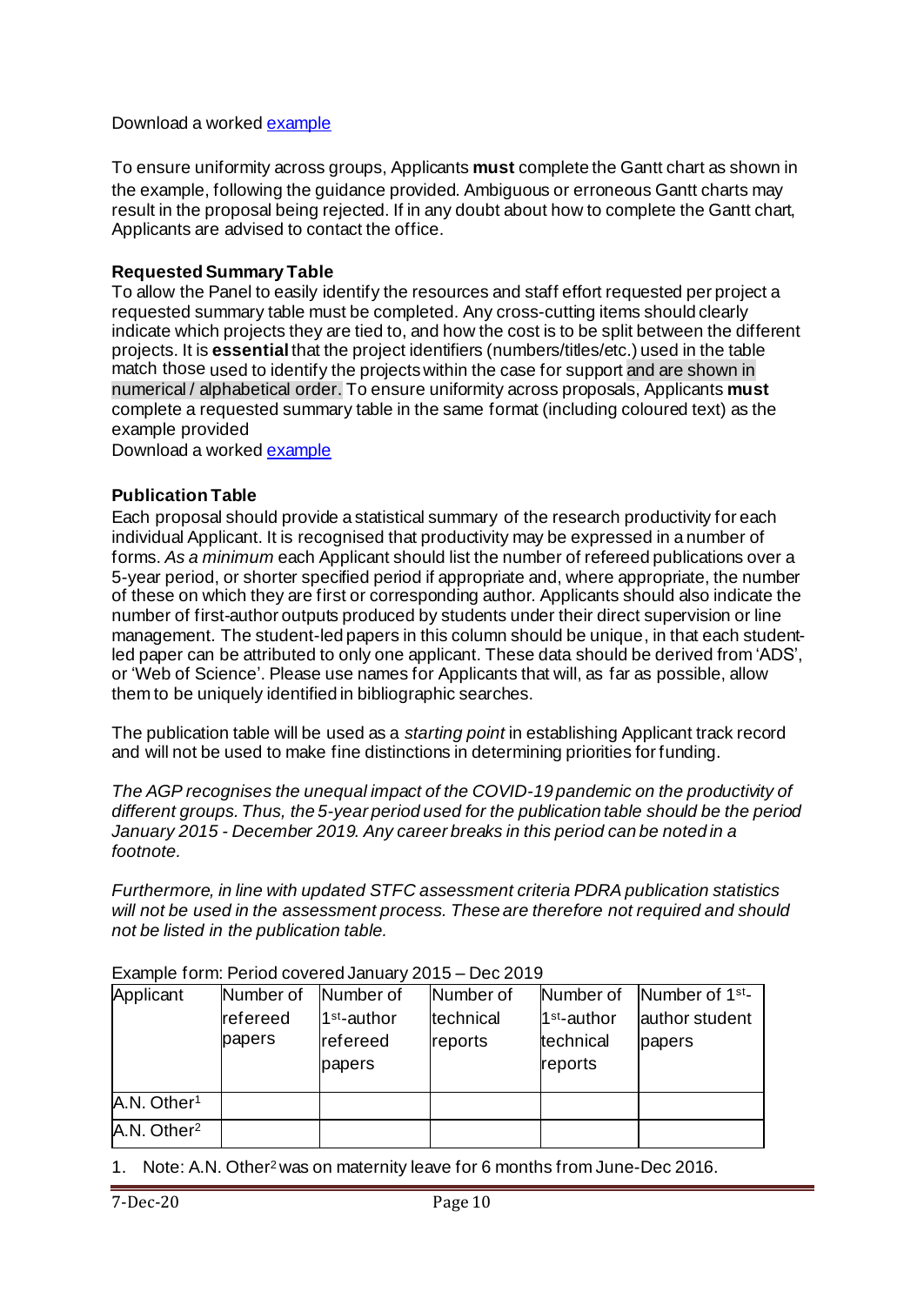2. Technical papers are defined here as those specifically arising from instrument development or construction and not un-refereed science papers.

In the final row of the summary table, groups should include the total number of unique papers over January 2015-December 2019 (this is not the same as summing output from individual investigators), and the total number of unique papers originating from within the group.

In addition, if they wish, Applicants can provide alternative measures to demonstrate their research productivity. Any authorship conventions or policies in fields or collaborations should also be noted. Those engaged in hardware and software projects and other technical activities, can also demonstrate past productivity, where appropriate, by listing technical reports published, or by showing evidence of innovation and technical development, external contracts and other enabling activities.

If there is any ambiguity on how to present publications in a particular case, Applicants should contact the office. Note that the intention is to provide the AGP with unambiguous information on the track record and productivity of the Applicants.

## **6. Requesting Resources**

The AGP considers proposals which are wide ranging in the level of resources requested, and would expect to see specific, explicit and compelling justification for all requests, even where the guideline levels of travel, computing consumables etc. have been requested. AGP will consider different levels of request but lack of compelling justification will have a negative impact on the proposal, and in extreme cases may lead to a project being rejected.

### **Applicant Time:**

Applicants should note that the Je-S system averages Applicant time over the duration of the Proposal. The actual request, which may vary over the years, should be made clear on the requested summary table.

Per project:

- Every project must have a single, identified **Lead Applicant**, who must request at least 15% FTE for scientific contribution, oversight of the project and management of any personnel involved in the project. This 'Lead Applicant' FTE may NOT be split across Applicants. Only one such leading/major involvement is permitted per Applicant;
- Additional Applicants may request FTE on projects where they have a clear and significant role but are not leading the project:
- An Applicant is NOT permitted to request more than 25% FTE summed across all projects submitted to the AGP on one or more Consolidated or Consortium grants (not including the guideline management time permitted);
- Projects that do not follow this guidance will be REJECTED.

All Applicant FTE requests must be clearly and explicitly justified in the proposal.

### **Management time:**

PI management time 1% per research FTE (Researchers, Applicants) capped at 10%. **(This does not apply to proposals requesting a single project)**

### **Applicant time but with zero salary costs**

Applicants who are not requesting a salary contribution may request guideline support costs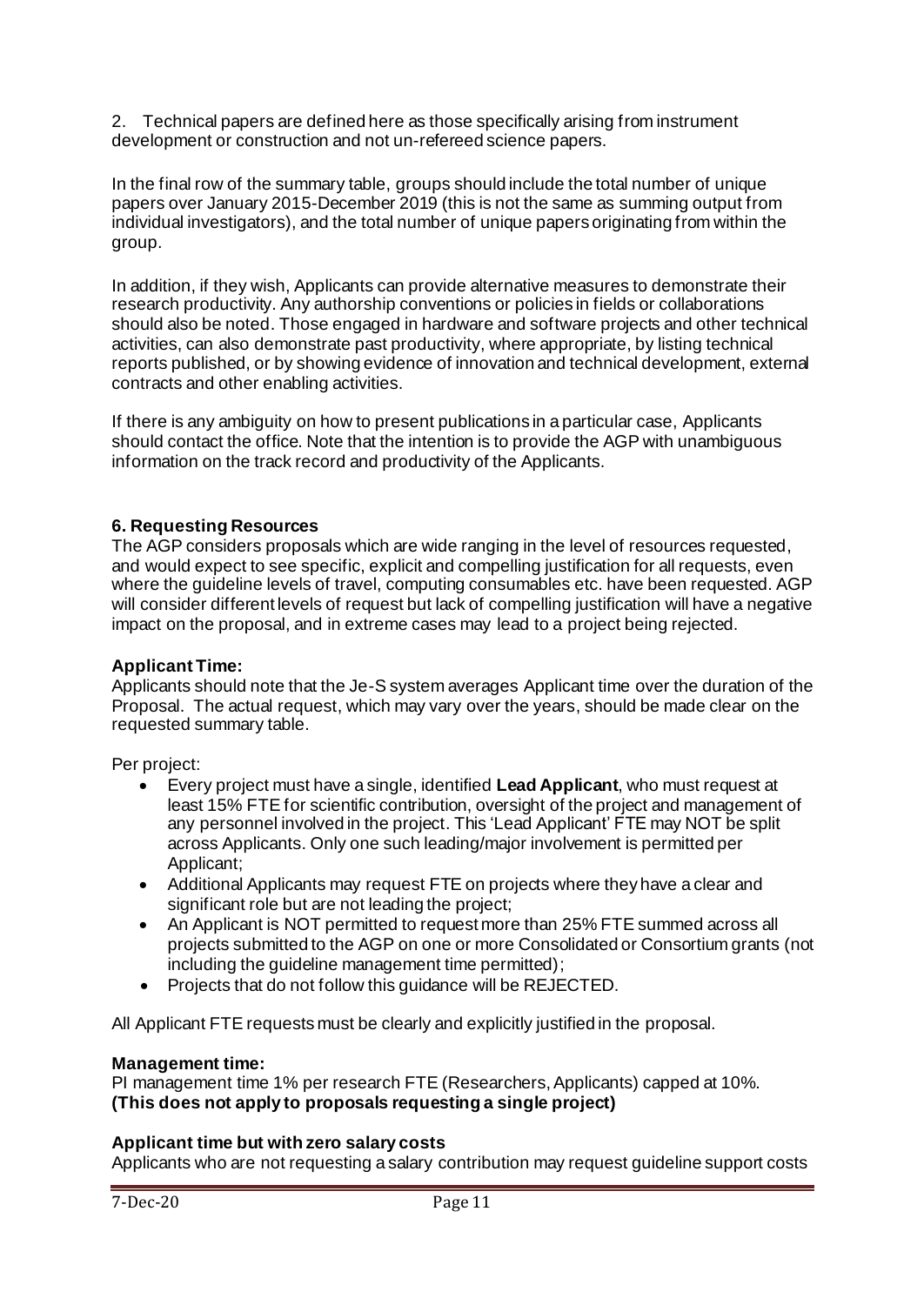(travel, computing consumables etc.) based on their level of contribution to the project (FTE). However, in such instances the case for support **MUST** make it clear whether Estate and Indirect costs have been included in the request. Please ensure you apply for these posts correctly via the JeS system; applicants requesting zero salary and zero overheads should be entered as zero FTE and zero cost. Applicants requesting zero salary and overheads (Estates/Indirects) should enter their FTE in the system and zero cost

**Un-named Research Staff and Named Research Staff** – please refer to the Grants handboo[k Research Staff](https://stfc.ukri.org/research-grants-handbook/5-applying-for-a-grant/5-4-staff-including-investigators/).

## **Travel**

- Researchers or students: Conferences, workshops and meetings etc. £2k per FTE per annum. £2.4k per FTE per annum – Northern Ireland, Scotland and other less accessible places at the discretion of the Office.
- Applicants: Conferences, workshops and meetings etc. £4k per FTE per annum.
- £4.8k per FTE per annum Northern Ireland, Scotland and other less accessible places at the discretion of the Office.
- Visitor Travel £1k per FTE (Applicants, Researchers) per annum.

## **Other Directly Incurred (ODI)**

• Computing and general consumables that are project specific e.g. Laptops, desktops (not provided by the RO as standard from within Indirect costs, in accordance with UKRI practice\*), contributions to local network resources, data management costs, book/monograph publication etc - £2k per FTE per annum.

\* The Research Organisation is expected to provide laptops for staff on continuing contracts; we define a continuing contract position as being where a person is already employed by the RO and is then moved to work on the grant and therefore are not employed only for the purpose of working on the project. Laptops may only be costed where a new member of staff who is employed purely for the grant will require this, if a person is employed by the Research Organisation (RO) to work on multiple projects then the RO cannot charge a laptop to the grant for that person, unless a higher specification of laptop is required for the completion of specific grant related activities such as data modelling, enhanced graphics etc..Recruitment costs - £1k per un-named PDRA.

Note: Publication costs associated with journal articles and conference papers may not be requested on grant proposals

• **Equipment (Capital – single items in excess of £10k, inclusive of VAT)** Applicants may request the purchase of equipment outright, or in part, sharing across a number of projects where appropriate or contracting out a specific task.

In general, STFC expects to contribute around 50% of the cost of such equipment items, although this will be assessed on a case-by-case basis. However, subject to STFC's prior approval, Equipment costs associated with the construction of unique items of Equipment (e.g. instrument development, may be funded in full (i.e. at 100%). For further information please refer to the Research Grants Handbook and Je-S helptext.

• **Support Staff – Directly Incurred** Secretarial support 8% per FTE (Applicants, Researchers). Computer Officer 10% per FTE (Applicants, Researchers).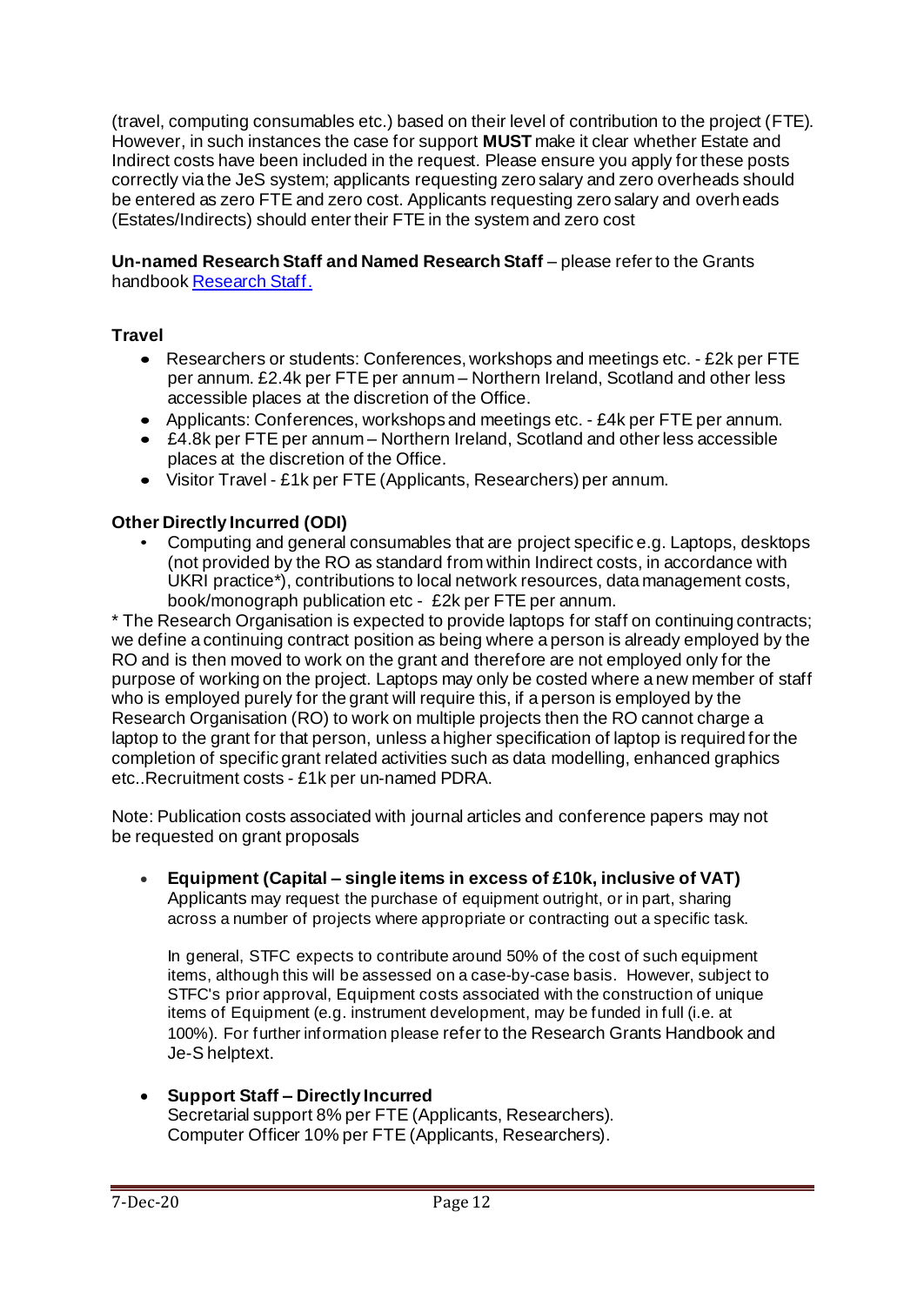## • **Support Staff - Other Directly Allocated**

Pooled staff costs and pooled technical posts should be clearly identified as %FTE on the requested summary table. Secretarial and Computer Officer support requested under this fund heading should follow the same guidelines as above.

It is recognised that Research Organisations may apply a rate per full time effort or post for certain items. Whilst this is fully acceptable it must be clear from the case what is included within the rate.

Applicants should note that with the exception of DI staff posts (which will be profiled and paid as per the start and end dates of the posts) and Equipment (which will be profiled and paid over the first year), all funds awarded (including Estate costs, Indirect costs and Infrastructure Technicians) will be evenly profiled and subsequently paid over the full 3-year duration.

### **Requesting Studentships**

For guidance please see the Studentships on grants section of the Research Grants Handboo[k Project Students](https://stfc.ukri.org/research-grants-handbook/5-applying-for-a-grant/5-4-staff-including-investigators/)

Applicants should not confuse requests for project students with the specific studentship schemes available from STFC. However, the AGP will need to be informed of the number of STFC-funded studentships held within the group, and **would expect to see strong and compelling justification why these other sources could not be utilised forthe proposed project**. Applicants need to be mindful that, as with all elements of a proposal, full justification for a studentship is required. Applicants should note that supervision of PhD students is covered by the PhD student fees, and this may not be used as justification for applicant time.

### **Outreach Projects**

Proposals may include requests for funds to support outreach project, which describe specific outreach that result from the proposed research projects described in the case. The project must be directly tied to one or more projects in the proposal and showcase unique aspects from those projects. Applicants should avoid describing their group's outreach activities in general and outreach projects are not intended to help resource the groups wider outreach programme.

One page maximum is permitted for ALL outreach project requests, to describe the case, workplan/timeline, justification of resources and references. The lead applicant for an outreach proposal is not required to request 15% FTE to lead the project, and may also lead a research project (through the applicant's FTE must remain within the 25% FTE limit).

Please note, outreach projects will be assessed separately to their related projects, but are contingent on the related projects being funded.

### **7. Peer review process**

The AGP comprises four Sub-Panels of experts covering the following four broad science areas within Astronomy:

AGP: AO - Astronomy Observations AGP: AT – Astronomy Theory AGP: SS – Solar Studies & Space-based Solar Terrestrial Physics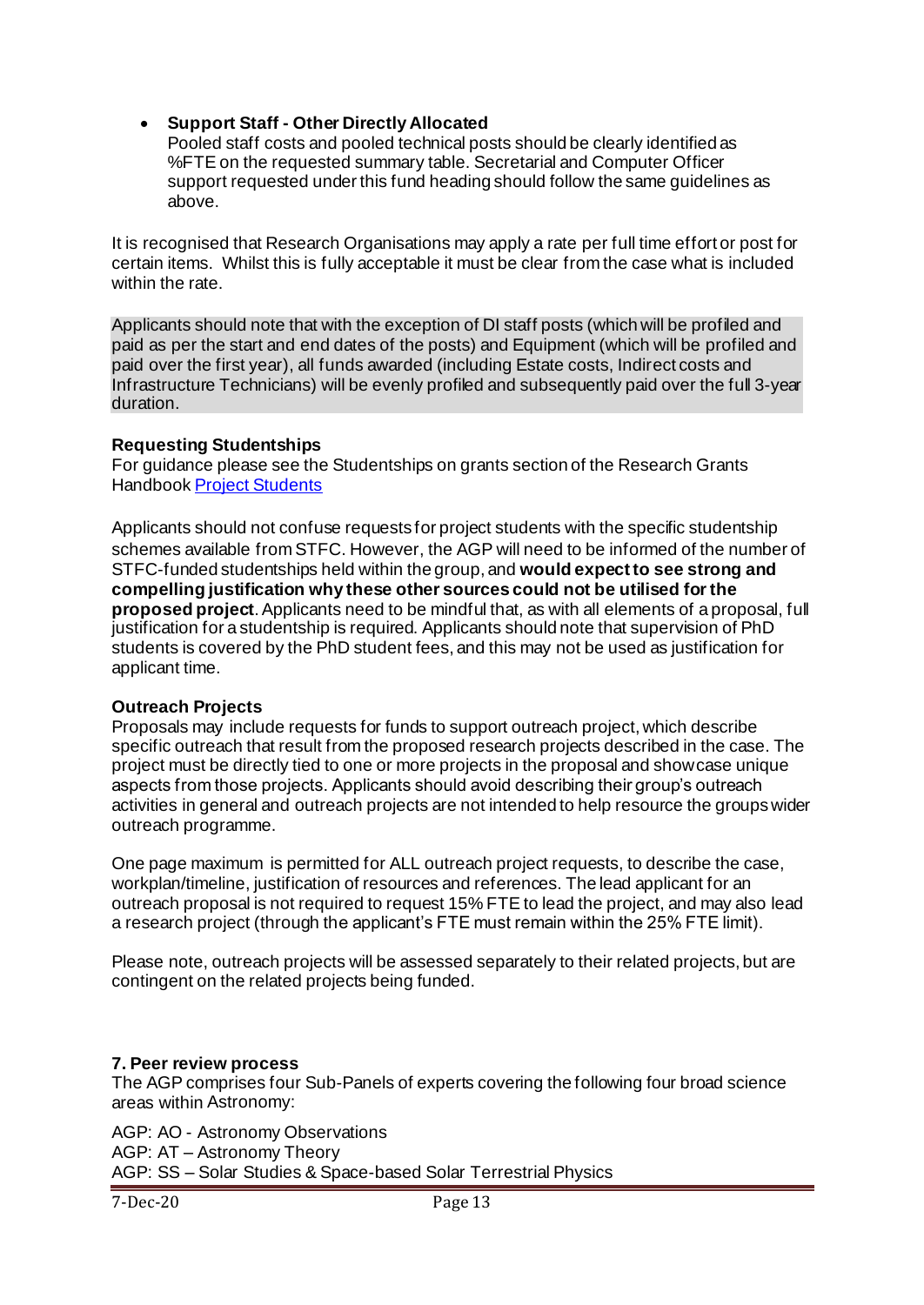#### AGP: PL – Planetary Studies

In addition, a Technical Expertise Sub-Panel provides expertise on the AGP to appropriately tension technical and exploitation/theory projects. Details of Panel membership can be found at [AGP Panel](https://stfc.ukri.org/about-us/how-we-are-governed/advisory-boards/astronomy-grants-panel/) Members

The Sub-Panels and the AGP as a whole do not have delegated financial authority but, wherever possible, will be given information on the availability of funds. All the AGP members will have access to all information pertaining to the round i.e. Proposals, Reviewer reports, Applicants response etc. subject to conflicts of interest.

### **Reviewer Comments**

On receipt of the proposals the Sub-Panel chairs will identify at least one Introducer (a Panel member) for each proposal. Proposals relevant to more than one broad Science area will have multiple Introducers as appropriate.

For each Proposal allocated, the Introducer/s will identify appropriate Reviewers. Reviewers are asked to provide comments within three weeks.

All Reviewer comments received are sent to the Applicants along with guidance on page length for responses (see below) and response due dates. Additionally, Applicants are given the opportunity to address specific Panel questions.

#### **Guidance for completing Applicant Responses**

Applicants will be given the opportunity to respond to Reviewer comments and Panel questions. The following provides guidance on page limits and what is expected by the AGP

### **Applicant response to Reviewer comments and panel questions**

Applicants will be given the opportunity to see and respond to Reviewer comments via Je-S. The page limit for a response is a maximum of 0.5 pages to address cross-cutting comments (not transferable and not applicable to single project proposals and New Applicant proposals), then 0.5 pages per project (transferable between projects). Responses must therefore be brief in addressing the key issues raised by the reviewers.

Applicants will also be given the opportunity to respond to Panel questions and update the Panel with any relevant information. The page limit for a response is a maximum of 0.5 pages per question. In writing a response Applicants should be mindful to simply address the question asked; this is not an opportunity to re-write the case. The Panel questions will be sent to the Applicants via email but should be uploaded to the JeS system as part of the PI Response document/process.

The responses should be returned via Je-S within 10 working days of receipt. If an Applicant exceeds the page limits the response will be rejected.

### **AGP Peer Review Meetings**

Two meetings are held, for AO/AT Sub-Panels jointly and for SS/PL Sub-Panels jointly. Panel members are asked to leave the room when a proposal from their own Institution, or a proposal or project on which they are otherwise conflicted, is being discussed. Any conflicts of interest are identified prior to discussing a proposal and recorded by the office. Each proposal is considered in turn with the Introducer leading the discussion by providing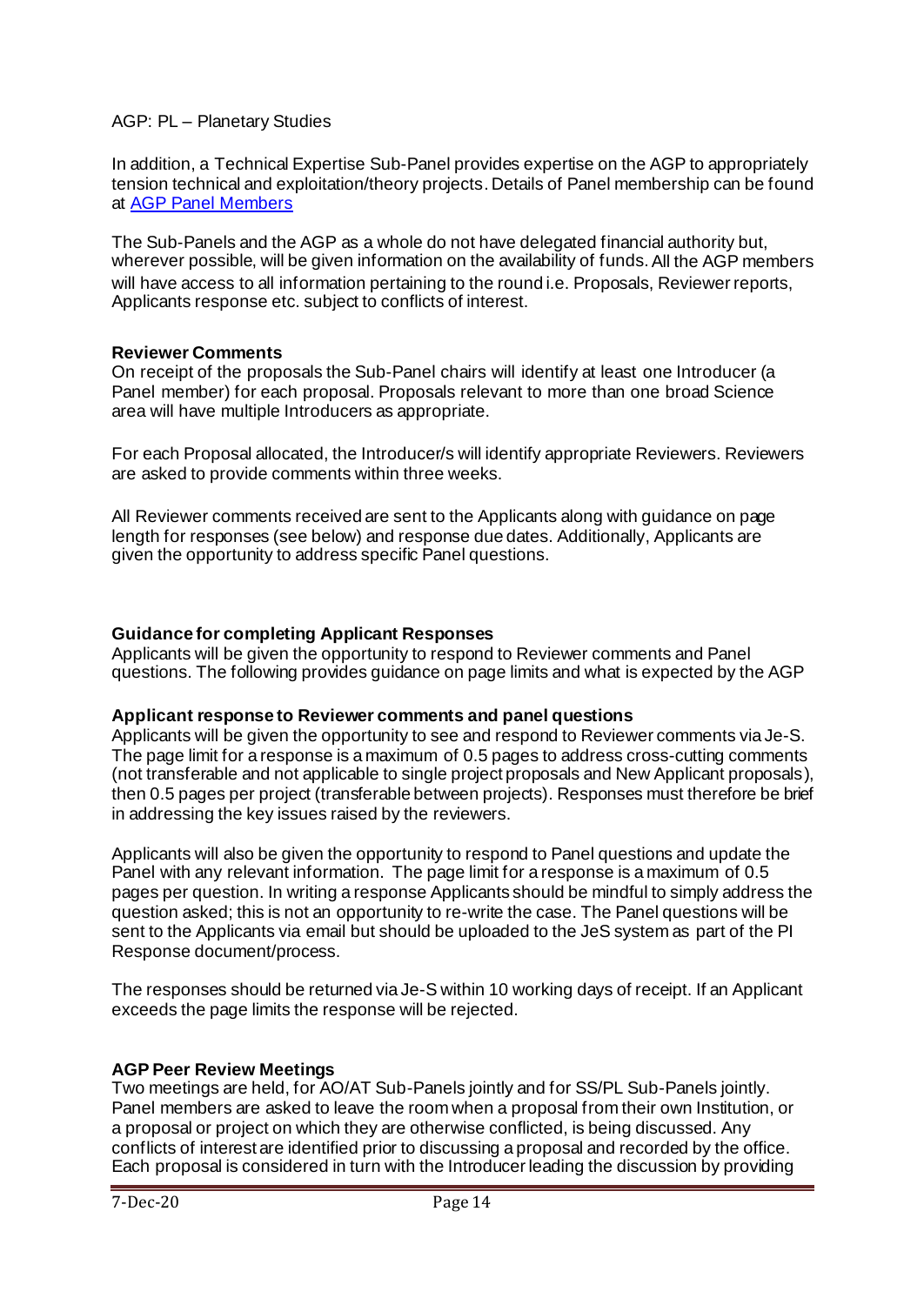an overview of the proposed science, taking account of Reviewer comments, Panel questions and Applicants' responses to both.

STFC is committed to the UKRI [Principles of Peer Review](https://stfc.ukri.org/funding/research-grants/peer-review-and-assessment/) throughout our assessment and decision-making processes. In its assessment of proposals the Panel will look at each category referred to in the Research Grants Handbook **Assessment Criteria.** 

. The Panel assessment will use the criteria and weightings described in the AGP Chair's [Community Report from 2020,](https://stfc.ukri.org/research/astronomy-and-space-science/astronomy-space-science-programme/astronomy-research-grants/) apart from "Productivity of any named PDRA" which is no longer considered under the revised STFC criteria.

Each Sub-Panel meeting will agree a final assessment; recommend appropriate level of resources and a ranking position for each project contained within the grant proposal, separately. After all proposals have been considered, the Panel will revisit the ranked list to ensure it is satisfied with the outcome. The agreed ranked list will go forward to the merging process. Throughout the Sub-Panel meetings the Chairs will note science areas, facilities, number of PDRA's, number of Students, Applicant time etc. which will form part of the AGP report required by the STFC Science Board and UKSA.

### **AGP Merging Process**

After the Sub-Panel meetings, a sub-set of AGP will review all recommendations and agree a final combined ranked list for all projects, across the two calls and the four Sub-Panel areas. This process will be run by the AGP Chair, and involve also the Deputy, the Sub-Panel chairs, and a number of the Sub-Panel members.

#### **Plenary meeting**

All Panel members will be asked to attend the plenary meeting which will be chaired by the AGP Chair. The Panel will review the outcome of the round.

#### **Post-meetings**

The AGP Chair will report to STFC Science Board and to the UKSA on the recommended outcome for the round. The final funding line will be determined by the STFC budget holder at which point Applicants will be informed of the outcome with appropriate feedback.

#### **8. New ApplicantsScheme**

Newly appointed Academic members of staff who have joined a department between Consolidated or Consortium submissions may exceptionally apply separately for support. Please refer to the Research Grants Handbook - [Types of STFC research funding](https://stfc.ukri.org/research-grants-handbook/4-types-of-stfc-research-funding/#4.1.3) for the rules on eligibility.

#### **Terms of the Scheme**

- Applicants may not be funded on more than one grant. For example, if an individual transfers from another university where they have held STFC-supported resources, they would be expected to seek to negotiate the relocation of those resources. Irrespective of this, they cannot hold resource on both a New Applicant grant and either a Consolidated grant at their previous institution or on a Consortium grant.
- Applicants must be the sole investigator.
- Applicants can only apply once at any institution for a New Applicant award.
- The relevant department's Consolidated or Consortium grant submission date should be a minimum of 1 year away from the submission date of the new Applicant's grant.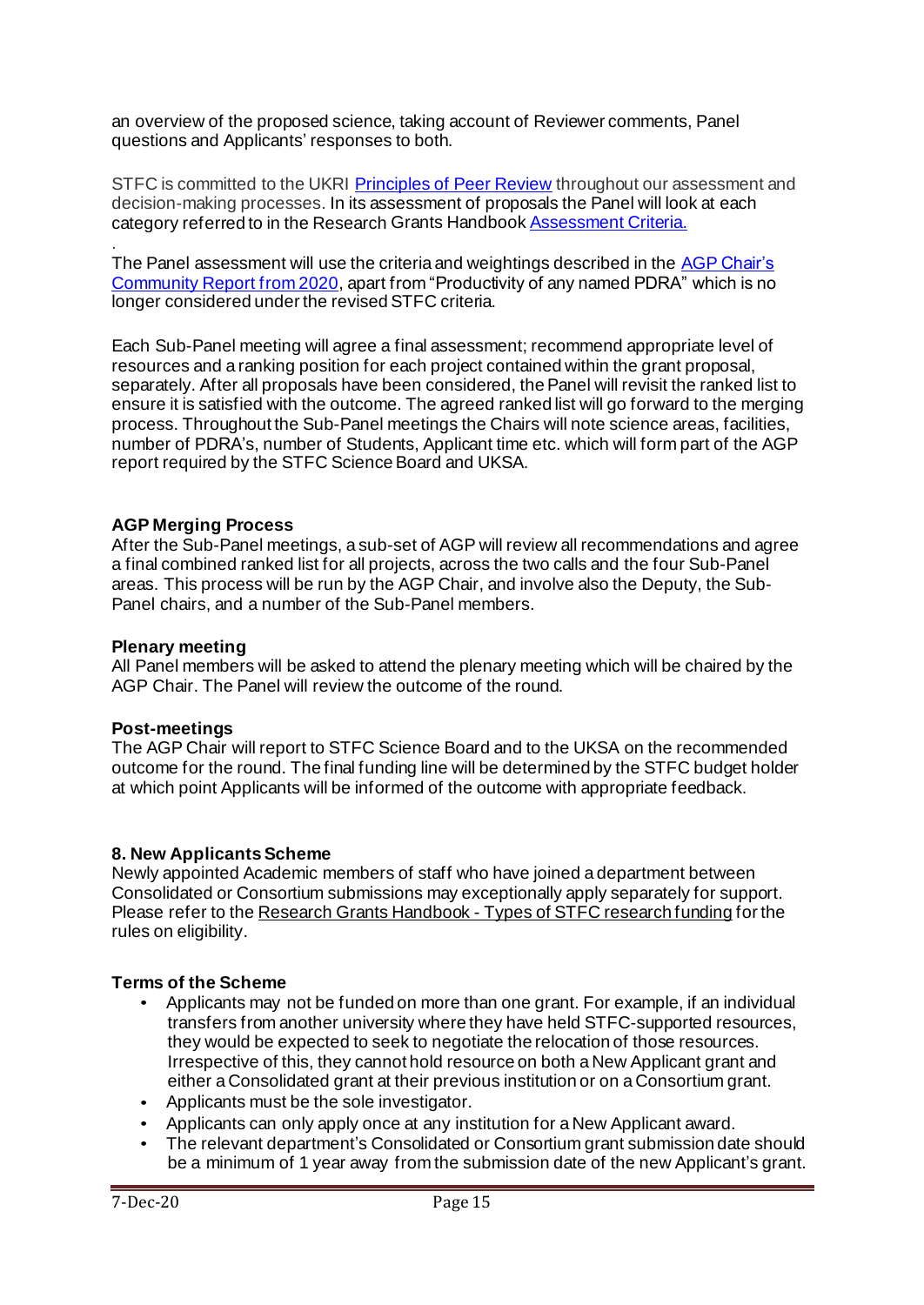- Where a department holds an existing Consolidated or Consortium grant, Applicants will need to demonstrate that there are insufficient funds within the flexibility of the existing grant to support their research.
- Applicants can apply for funding for a minimum of a year and a maximum of 3 years (or until the issue of the department's Consolidated or Consortium grant).
- Applicants can apply for limited resources to allow them to begin to establish a research programme.
- The relevant grant Panel will assess proposals against the same criteria as the Consolidated/Consortium grant Proposals (and funding will come from the appropriate grants line).

## **Submission of Proposals**

Applicants should submit a 1-page pre-Proposal (by email to Kim. Burchell@stfc.ukri.org and [chloe.woodcock@stfc.ukri.org\)](mailto:chloe.woodcock@stfc.ukri.org) for consideration in consultation with the AGP Chairs. The pre-proposal should include the following

- An explanation of the circumstances, why a New Applicant proposal is appropriate, and how the proposal matches the eligibility criteria set out above.
- A description of all current support (starter package etc.).
- A brief description of the nature and strength of the scientific case that would be described in full if permission for a full Proposal is given.
- An indication of the requested resources and duration.
- The pre-proposal should be accompanied by a brief letter from the Head of Department confirming the employment status and timing. In addition, where a department holds an existing Consolidated or Consortium grant an explanation must be given of why the new member of staff's research cannot be supported using the spending flexibility allowed within the existing grant.

If the case for funding is considered to be potentially a high priority, Applicants will be advised to submit a full Proposal for consideration by the AGP at the next announced closing date.

A New Applicant full proposal should follow the guidance provided for Consolidated/Consortium grants, but noting the following differences:

- A maximum of 1 page is permitted to describe the programme in the group, or department, setting. (Page limit is not transferable to other sections.)
- All resources should be justified in the Project case for support with no separate section for cross-cutting resources
- A Gantt chart is NOT required

The process for responding to reviewer comments and Panel Q&A is outlined on page 14

## **9. Additional useful links and contact information**

### Contacts:

Senior Programme Manager - [Chloe.Woodcock@stfc.ukri.org](mailto:Chloe.Woodcock@stfc.ukri.org)

Head of Astronomy Awards – Kim. Burchell@stfc.ukri.org